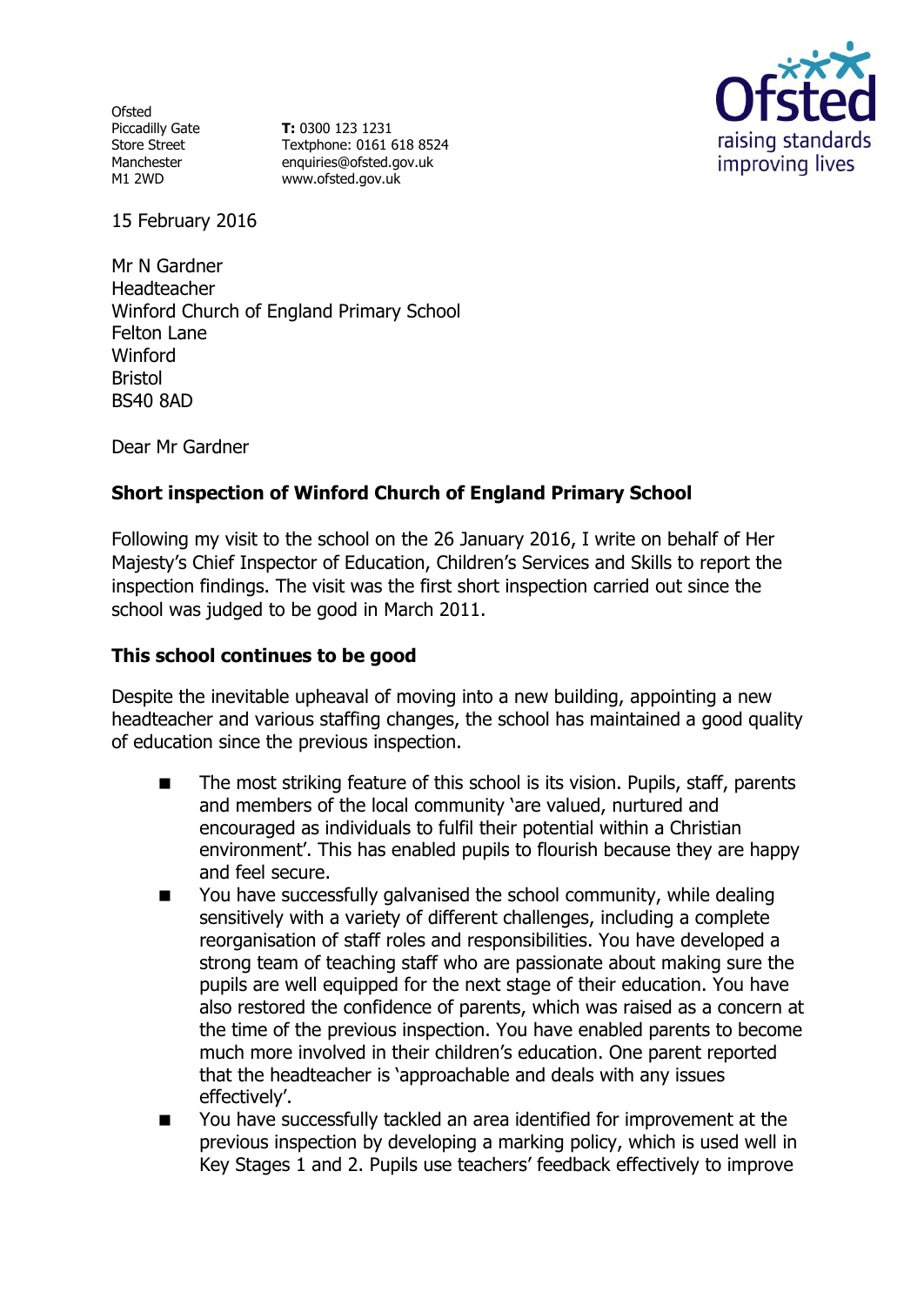

their work. You have correctly identified that the youngest children need to have their progress recorded in a more transparent way. You also know that more could be done to make sure that they are clear about the next steps that they need to take in their learning.

- You and your teachers are making good use of recent training to improve pupils' problem-solving skills, which is raising standards in mathematics. By encouraging pupils to make choices about extending their learning and working unaided, you ensure that they are developing greater stamina in their lessons. The success of this approach is reflected in the significant improvement in the 2015 Year 6 national test results, which were much higher than the national average.
- At the time of the previous inspection it was noted that teaching assistants were not used to best effect. You have made effective staff changes, the impact of which was clearly evident during my visit. Teaching assistants were observed effectively supporting individual, group or class sessions. However, when resources were insufficient or the space allocated for the session was inappropriate, the support was less successful.

#### **Safeguarding is effective.**

- **EXECTE:** Leaders and managers, including governors, ensure that all safeguarding arrangements meet requirements and are fully understood by all staff. The well-being of your pupils is paramount and is deeply rooted in the foundation of all your work in school. Pupils report that they feel very safe in school and talk in detail about the precautions that are taken to keep them safe when they use the internet. They explain that they would not hesitate to go to an adult if they had any worries or concerns.
- You and your governors undertake robust recruitment procedures when appointing staff. Staff are able to keep close checks on individuals by carefully recording incidents of concern, however minor. You rigorously follow up issues to ensure that there are no threats to the personal wellbeing of any pupil.
- **Parents comment that the school 'feels warm and safe'. The vast majority** report that the school enables their children 'to flourish, to feel secure and be confident'.
- You have recently attended 'Prevent' training, which is a government initiative to promote an awareness of all forms of extremism. This will shortly be passed on to your staff. Your 'Prevent' policy clearly sets out the school's approach to enforcing tolerant and respectful views towards diversity. Pupils know that 'respect' is the mantra of school life. This ensures that they are respectful in school and as citizens in the wider world.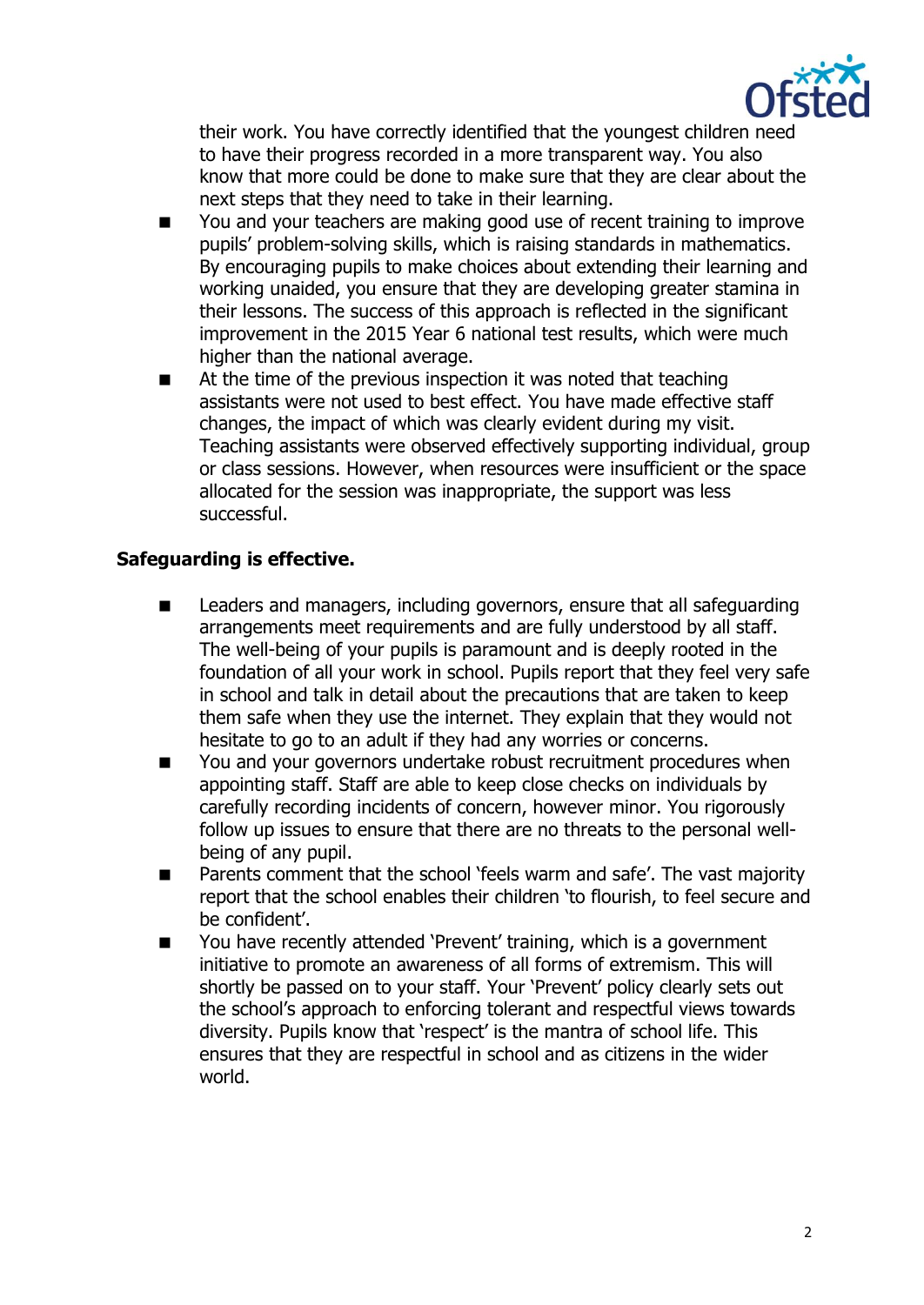

## **Inspection findings**

- Governors have been very impressed with your achievements since you joined the school. They know that you do not avoid making difficult decisions and always work with the best interests of the pupils and the community in mind. They appreciate the detailed information you provide, which helps them support the work of the school. They provide informed challenge, which helps determine the school's future direction.
- **Parents are also delighted with the impact of your leadership on the** school. As one parent explained, 'the headteacher is second to none and we feel very fortunate to have him as head'.
- You work well between two different local school clusters to share best practice. Now that you have a more permanent team, you have started to engage more with the training and development that is available within the wider context of the local authority. You are taking steps to measure whether staff training results in improved progress for pupils but do not, as yet, have a clear picture of its effectiveness.
- The high turnover of temporary teaching staff, covering a long-term absence, had a detrimental impact on the outcomes of the 2014/15 Year 1 phonics (letters and the sounds that they make) screening check and the Year 2 test results. Support from a local school and additional training, coupled with improved staff stability, has resulted in a more consistent and confident approach to provision in Years 1 and 2. Since the beginning of this academic year, pupils in Year 2 have made accelerated progress in their knowledge and use of letters and sounds. They are now working at a level appropriate for their age and using their skills to read widely and develop a love of books. Additional support in the current Year 3 class is being used well to close gaps in their learning and support those pupils who need extra help with their work.
- The increased focus on ensuring that boys and girls make equally good progress is evident in their engagement and enthusiasm with the different topics they are learning about. A theme about 'Space', which has been introduced in all classes, has ignited pupils' interest and encouraged them to seek out information on their own to share with others. Other topics, such as 'The World at War' and 'Shipshape and Bristol Fashion', have been skilfully designed to motivate the boys to develop their writing skills further. Your collection of historical artefacts provides a stimulating talking point for pupils, which brings history alive across the school community.
- Pupils report that they are very happy at school and enjoy their lessons. They are particularly pleased with their outdoor play equipment, which has been funded from educational grants. The pupils are very clear about the rewards they receive for good behaviour and high-quality work. They are equally clear about the sanctions they receive if they misbehave or do not work as hard as they should. Central to the work of the school is the promotion of British values. This is clear in the pupils' democratic approach to the school council and the way in which each class writes its own set of class rules, which all pupils are expected to adhere to.